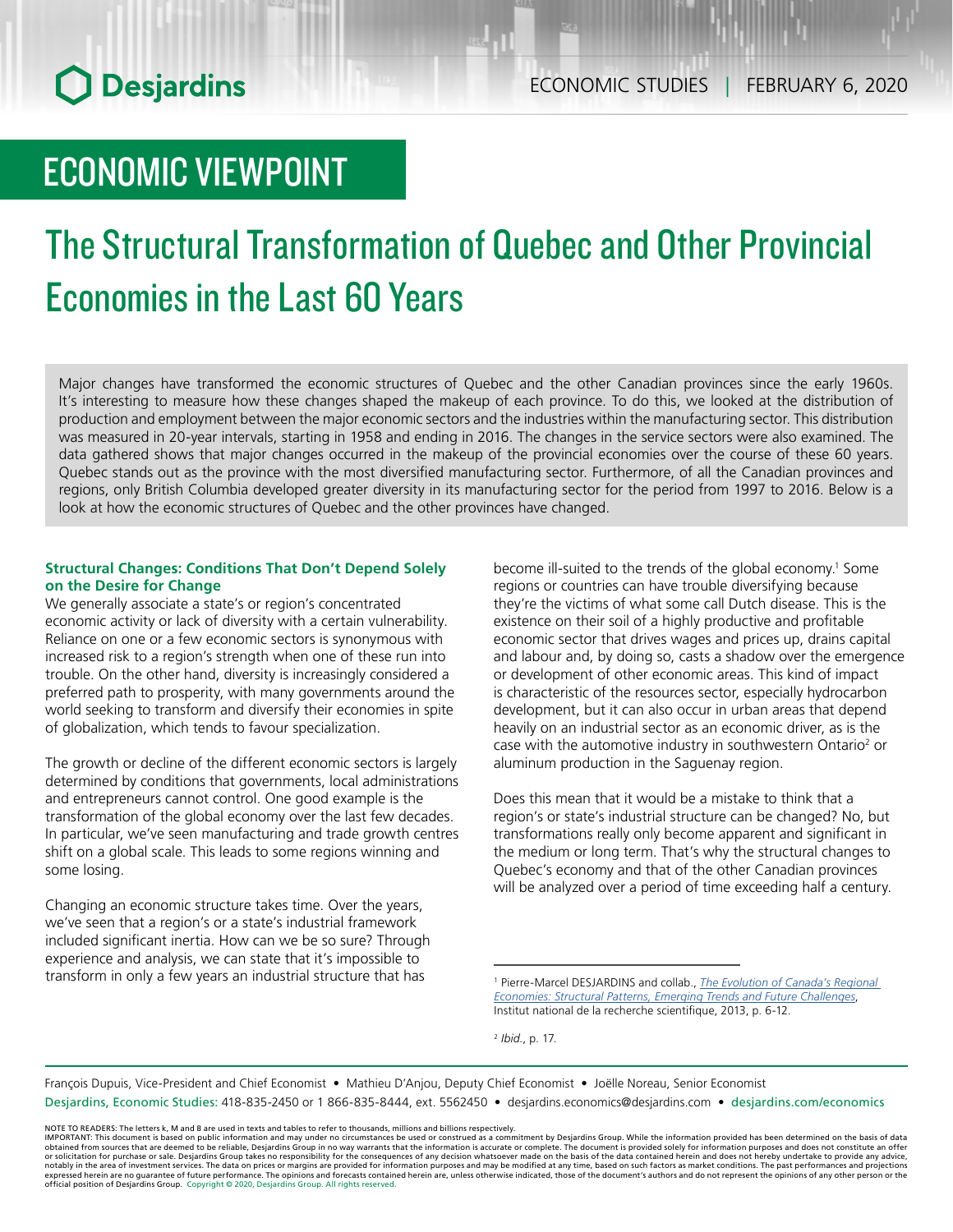The study is aimed at seeing how all of the provincial economies have changed in the last six decades. It will also determine how the Quebec economy compares with that of the other provinces or regions in Canada.

## **A Changing Economic and Political Landscape, from Post‑war to Today**

From the end of World War II until today, the economies of Quebec and the rest of Canada have had to adapt to major changes.

## **Internal Changes**

- From 1945 until the 1960s, Quebec, like other Western societies, experienced a baby boom, which translated into a massive influx of workers into the labour market of the 1970s and 1980s. However, the birth rate then plunged, such that Quebec has had to deal with a growing labour shortage in recent years.
- $\blacktriangleright$  Another major internal change during the period was greater access to education. Quebec has had to work twice as hard since the Quiet Revolution.
- $\blacktriangleright$  Lastly, provincial governments and municipal administrations began to play a greater social and economic role during this time. As a result, their expenditures went from less than 15% of GDP in the early 1960s to roughly 35% in the 2000s.<sup>3</sup>

## **External Changes**

- $\blacktriangleright$  Globalization
	- In the 1950s, the Quebec economy was still largely shaped by the National Policy instituted in 1879 by the federal government under John A. Macdonald. This policy relied on strong protectionist tariffs to encourage economic activity within Canada in an effort to replace imports. It also targeted the consolidation of the Canadian market, not only through customs tariffs, but also through a transportation and communication infrastructure stretching "from coast to coast." Furthermore, the Canadian economy maintained a preferential relationship with its former mother country, the United Kingdom, and with the other former British colonies, which granted each other preferential tariffs.
	- After World War II, the world counted on greater openness, especially in trade. Under these circumstances, the Canadian policy proved to be outdated and inappropriate. In 1947, the General Agreement on Tariffs and Trade (GATT) and, in 1995, its replacement, the

World Trade Organization (WTO), led to a major reduction in protectionism in Canada and a significant number of other countries.

- In North America, this new spirit of open trade first translated into the Auto Pact between Canada and the United States in 1965 and later into the following general agreements: the Free Trade Agreement (FTA) in 1988, the North American Free Trade Agreement (NAFTA) in 1994, and lastly, the Canada–United States–Mexico Agreement (CUSMA) in 2018.
- Trade liberalization and expansion between countries was also supported through political changes, such as the end of the Cold War and the opening of China and the Eastern Europe countries to the market economy. In addition, the surge in global trade was facilitated by technical and commercial developments, such as containerization, distribution network consolidation,4 and the development of telecommunications, which substantially reduced the costs and delays inherent to doing business on an international scale.
- These changes had a major impact on national economies regardless of their size. In the case of advanced economies like Quebec's and those of the other provinces, they exposed a high number of industries to intense competition from countries with lower wages and looser regulations (e.g., textiles, clothing and furniture). Yet, some sectors were able to thrive thanks to the new markets that opened internationally (e.g., aerospace, financial services, commodities and engineering).
- $\blacktriangleright$  Shifting development centres
	- In the years since World War II, the global economy's development centres shifted. Since the time of the Industrial Revolution, economic growth has occurred mostly in countries bordering the North Atlantic. During the 30 glorious, post-war years, this Atlantic-based boom was even more significant, as the European countries had to rebuild everything that had been destroyed by the conflict. As for the United States, economic activity was largely concentrated in the area sandwiched between the northeast coast and the Great Lakes. Quebec and Ontario benefited immensely from their proximity to the most prosperous and lively markets in the world.
	- Things started to change in the 1970s, as the Western economies were undermined by a series of oil shocks and several years of slow growth accompanied by stagflation. At the same time, several so-called "developing" countries began to supply the global market with highly competitive products, especially consumer

Pierre FORTIN, *[La Révolution tranquille et l'économie : où étions-nous,](http://economistesquebecois.com/files/documents/at/35/txt-membres-du-cpp-pierre-fortin-11-mai-2010.pdf)  [qu'avons-nous accompli, que nous reste-t-il à faire?](http://economistesquebecois.com/files/documents/at/35/txt-membres-du-cpp-pierre-fortin-11-mai-2010.pdf)*, Université du Québec à Montréal, Conference at the Grande Bibliothèque as part of the series "La Révolution tranquille, 50 ans d'héritages," May 11, 2010, p. 8–9. <sup>4</sup> Pierre-Marcel DESJARDINS and collab., *op. cit.*, p. 13.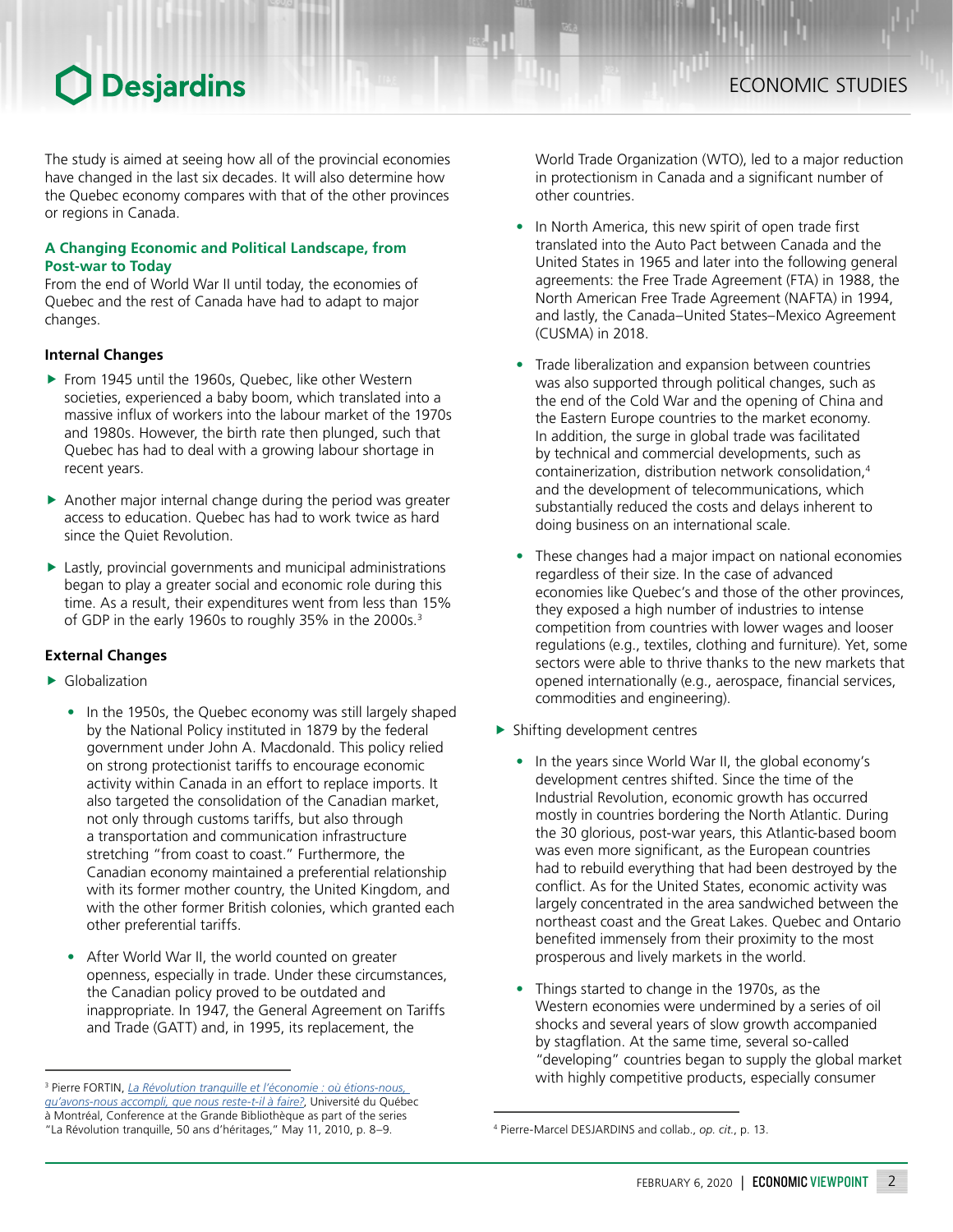goods and base products like steel. These included South Korea, China, Singapore, and some of the countries of Southeast Asia and the Indian subcontinent, i.e., the Pacific Rim countries. They joined Japan, which had risen rapidly from the ashes of World War II, as well as the west coast of the United States and Canada. These countries succeeded in creating a new development centre. Over the last few decades, these countries have become the avowed rival of the Atlantic centre, going so far as to surpassing it in terms of economic trade and growth rate.

- This shift in economic activity could be felt on the North American continent. The stagflation of the 1970s severely impacted the northeastern United States and the eastern Canadian provinces, including Quebec. The economies of these states and provinces watched the decline of the industries that had guaranteed their prosperity for more than a century. Observers began to talk of a Rust Belt to describe the states bordering on the Great Lakes grappling with the closures of a number of factories and the rapid decline of major industries, such as steel. Montreal, like New York and Boston, struggled for years. Factory closures and layoffs multiplied in sectors described as "soft."
- $\blacktriangleright$  The technological revolution
	- The last 50 years were also marked by technological innovations that profoundly influenced and directed economic development.
	- The most obvious and structurally important of these technological developments is the one that transformed the fields of information and communications. We've seen transistors, computers, micro-computers, the Internet, exchange platforms and the early stages of artificial intelligence arrive in rapid succession. By enabling new design, manufacturing (robotization, 3D printing), marketing and distribution processes, these developments have disrupted the way of doing things in the vast majority of economic sectors. Many observers have spoken of a new industrial revolution.
	- Major technological breakthroughs were also made in life sciences (genetic engineering, genomics) and materials (nanotechnologies, in particular). They have paved the way for innovations that have improved performance and efficiency in areas as diverse as agriculture, construction and healthcare. Like the shift in development centres, these technological advances have helped transform industrial structures by making some products obsolete and creating niches for new products or services.
	- Canada and Quebec have participated to varying degrees in the rise and adoption of these technological

breakthroughs. Whether through the development of innovative technologies, the appearance of companies associated with these innovations, or corporate modernization programs, all of these initiatives have led to the gradual change of their economic framework.

This is a broad outline of the economic and trade backdrop against which this analysis was made. It's a varied picture that provides a brief overview of the upheavals of the last 60 years. But before presenting the results, a concise description of the methodology used is required.

### **How to Measure Change**

The structure of Quebec's economy today is very different from that back in the 1960s, if only because services are much more prevalent, and the aerospace industry has largely replaced the production of consumer goods (e.g., textiles, softwood lumber, furniture and paper). Similar observations can be made for the other provinces.

The facts are known and well documented. Once these general conclusions are reached, how to know if Quebec is more diversified than the other provinces? How many variables should be used to answer this question? Which ones should be picked? Over which time period? These are some of the questions that we needed to answer. The box 1 on page 4 presents the variables that were used in the analysis.

Capturing change is a challenge in and of itself. It's a little like trying to measure a moving object. As a result, the definition and makeup of some economic sectors were reviewed as the economy evolved. That's why the classification of economic activities became increasingly accurate and the number of categories multiplied. We can guess that information was less accurate at the end of the 1950s and in the 1960s and 1970s, before becoming more accurate in the 1980s. We had to choose. We could not go into detail if we were to present a few observations. That's why the analysis covered major blocks.

## **The Major Periods Used for the Analysis and the Reference Years**

Rather than limit ourselves to simply looking at the structural differences between Quebec's economy and that of the other provinces from 1960 to today, this study examines how these economies gradually transformed themselves. Twenty-year intervals were used. Doing it this way helps to better understand the influence of some factors on the economies' structures and diversity. As a result, this analysis focuses on the changes that occurred between four key moments over the last 60 years.

## **The Watershed of the 1960s**

 $\blacktriangleright$  The 1960s mark a turning point between the post-war boom and the beginning of the changes resulting from the Quiet Revolution. At that time, traditional industries benefited from high protectionist tariffs; the Quebec and federal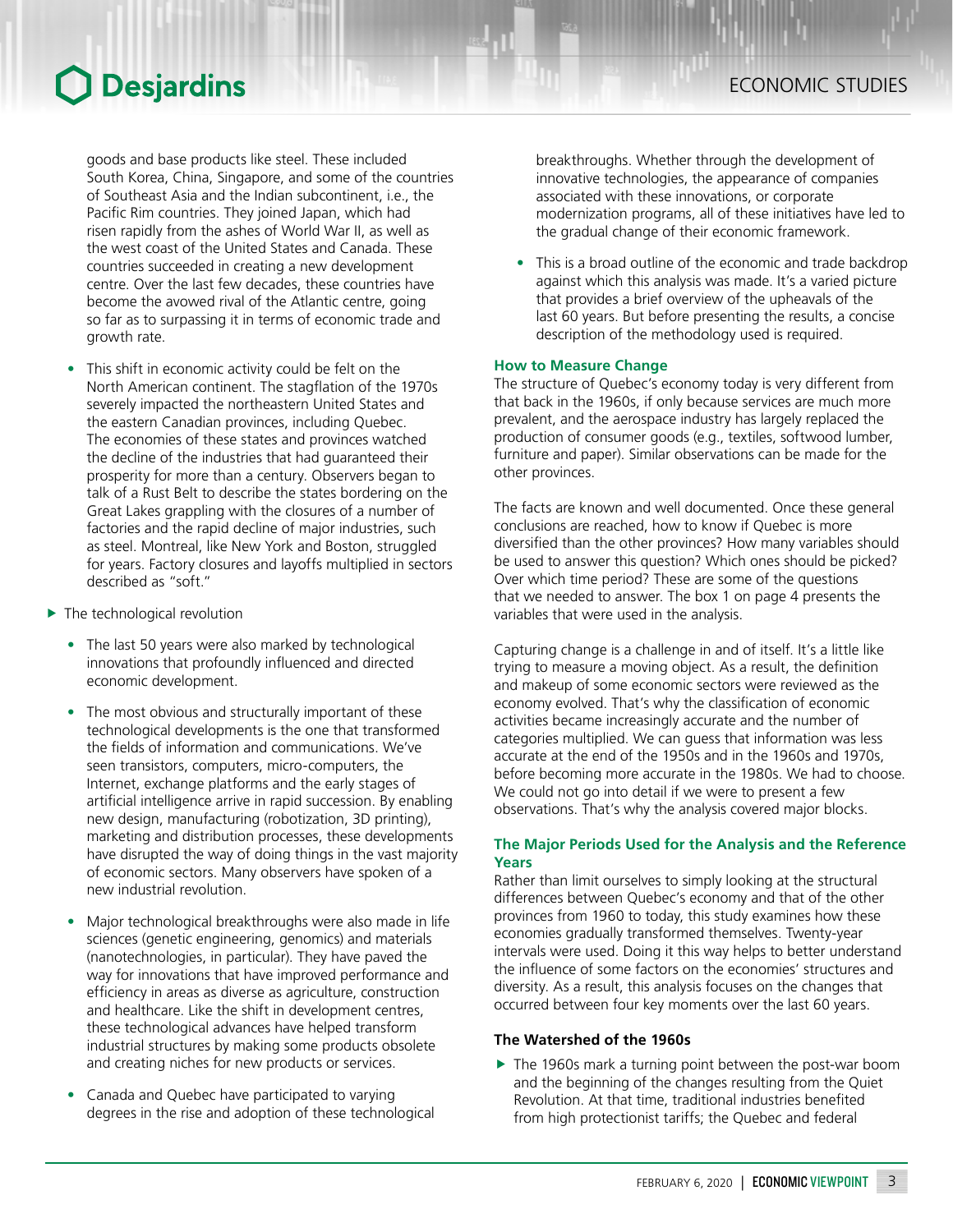governments were still mostly counting on foreign investment to ensure economic development, and the business climate was positive thanks to major public investment projects (the St. Lawrence Seaway, the Trans-Canada Highway, oil pipelines, the Bersimis hydroelectric station, etc.) and private investment projects (Place Ville Marie, Tour TELUS [initially CIL House] and Tour de la Bourse). Montreal was still the major economic and financial centre of Canada.

Based on available data, the figures for 1958 and 1961 were used to report on this period, which is the study's baseline.

### **The 1960s and 1970s**

▶ During the 1960s and 1970s, the Quiet Revolution significantly changed the role of the Quebec state. It was a time during which tariff barriers were considerably reduced, which created turmoil for local businesses. The nationalization of electricity became an asset in a world in which oil prices were skyrocketing. It was the era of large-scale construction projects (Olympic facilities, hydroelectric dams, highways, etc.) and the development of an expertise in services (electrification, civil engineering, etc.). It was also the time when Toronto seized the title of major urban centre from Montreal and the role of the major hub for international flights to Canada.

 $\blacktriangleright$  Furthermore, in the 1970s, Quebec, like other developed nations, was characterized by stagflation, i.e., the simultaneous presence of high inflation and low economic growth. The figures for 1978 were used to shed light on the changes that took place during that tumultuous period.

### **The 1980s and 1990s**

- $\blacktriangleright$  Following the serious recession of 1981–1982 and the governments' inability to tackle stagflation, the state's role was called into question in Quebec and elsewhere among developed nations. Among the most notable and structurally key elements during these two decades were the partial stepping back of the state, the departure of a share of the Anglophone business class, and the emergence of a lively Quebec entrepreneurial class described as "Quebec Inc." It was a time when industrial clusters were adopted, and a period known for the implementation of the Free Trade Agreement (FTA) and the North American Free Trade Agreement (NAFTA), the rise of the Celtic and Asian Tigers, the fall of the Berlin Wall, and the emergence of new powers grouped under the BRICS acronym (Brazil, Russia, India, China and South Africa). Not to mention the rise of the "dotcoms," driven by the technological revolution.
- $\blacktriangleright$  The figures for 1997 were used to reflect the changes between the 1980s and 1990s.

## **BOX 1**

## **Variables Used for the Analysis**

The economy's structure can be examined from different angles, including the importance of international trade, company size, spatial concentration, capital-labour ratio, foreign ownership, the private-public share, etc. Two variables were used for this study for their ability to represent the importance of different economic activities and the availability of applicable data. These variables are:

- $\blacktriangleright$  Production defined as being the added value measured in dollars.
- $\blacktriangleright$  Employment defined as the total number of women and men working for companies.

The data on the economic sectors and manufacturing and service industries was converted into four indicators, with each one focusing on how the provincial economies have changed and diversified.

- $\blacktriangleright$  The first indicator used is the number of major sectors or industries responsible for at least one-third of production and employment.
- $\blacktriangleright$  The second indicator is the share of production and employment provided by half of the sectors and industries.
- ▶ The third indicator is the Herfindahl Hirschman Index (HHI). It's commonly used to measure production in an industry concentrated in the hands of a limited number of companies.
- The fourth indicator used is the structural similarity index (SSI). Its purpose is to estimate the extent to which the structure of Quebec's economy differs from that of the other provinces or regions in Canada.

These indicators are described in greater detail in Appendix A on page 10.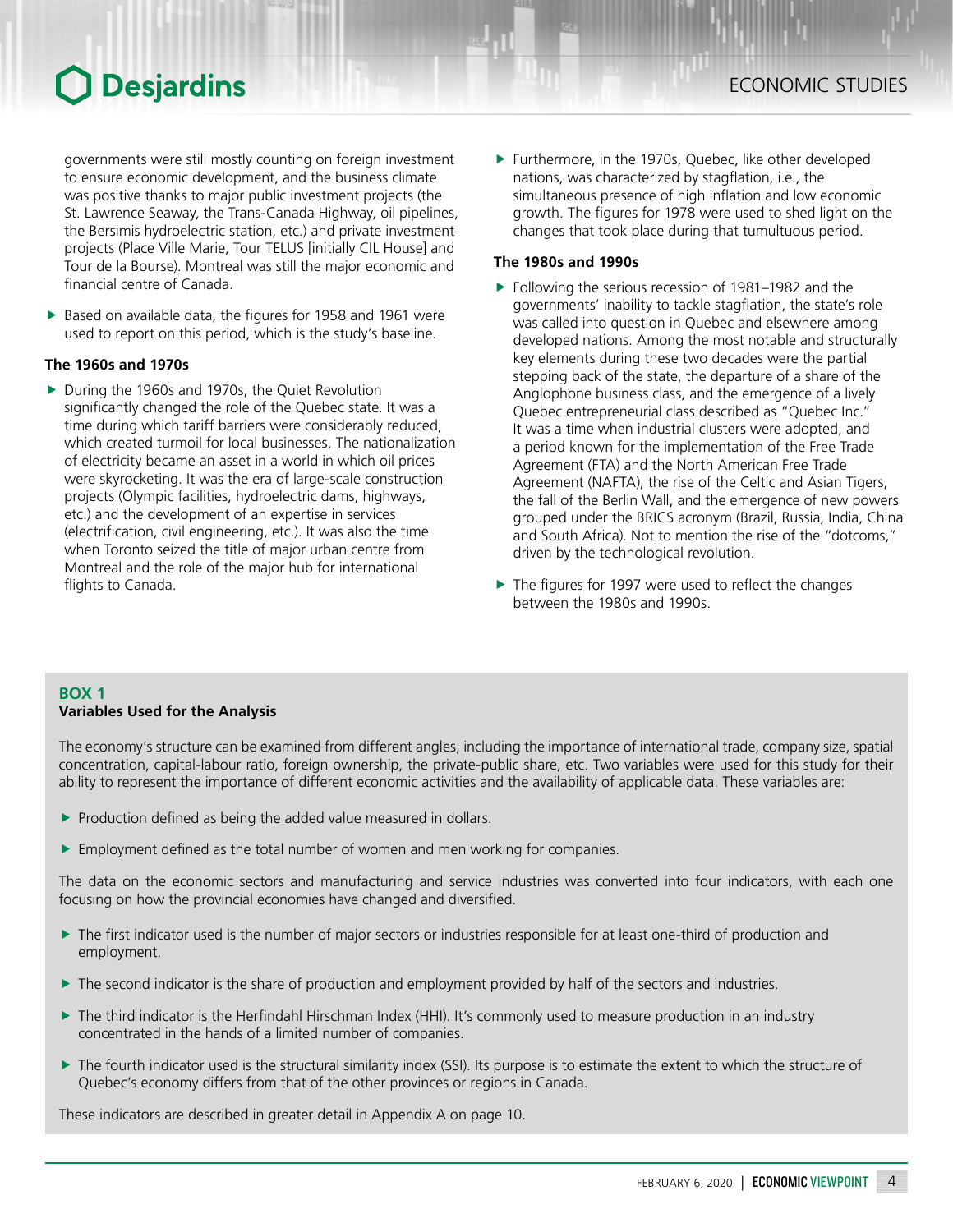## **The 2000s and 2010s**

- $\blacktriangleright$  At the dawn of the new millennium, China became a member of the WTO and established itself as the world's workshop for a wide range of consumer products. This forced developed economies like Canada's and Quebec's to reorganize. They had to redirect their production and services towards niches further based on innovation and specialization. At the same time, the urgent demand for commodities from the emerging countries also required that Canada and Quebec resume the role of supplier (fossil fuels, metals, wood, agricultural products). This caused the Canadian dollar to appreciate, which was difficult for local businesses to support.
- $\triangleright$  The financial crisis of 2008 put an end to the surge in demand and prices for natural resources. Investment projects in this area slowed markedly in Canada and elsewhere. At the same time, the difficult recovery of developed economies post‑recession sharpened protectionist reflexes somewhat around the world, especially in the United States. And there was also the impact of the technological developments that disrupted retail trade and the traveler accommodation sector. Lastly, the more recent scarcity, even shortage, of workers has curbed the expansion of some companies on a national level.

#### **The Results**

To see so many upsets in recent decades, you may think that nothing remains of what was in place in the early 1960s, but this isn't the case. Earlier, we said that a region's or a state's industrial framework includes significant inertia; yet, some changes took place. Here's a general outline.

The results are presented in three parts: for the economy as a whole, for the manufacturing sector and, lastly, for the services sector. Details as to the methodology used are provided in Appendix A on page 10.

## **The Quebec Economy on Its Own**

First, when looking at **the economy as a whole** by comparing the variation in GDP and employment for the sectors that represent one-third of the economy (graphs 1 and 2), we see greater diversity between 1961 and 2016 (Appendix B, tables 1 and 2 on page 11). In fact, the manufacturing sector has endured, but its relative importance has shrunk. If we repeat the exercise for the sectors that represent half of the economy, the verdict is not unanimous: there is more diversification based on GDP but a little less based on employment. In terms of employment, the importance of retail trade, healthcare and social services affects the result. Lastly, based on the Herfindahl-Hirschman Index (HHI) (see the box 1 on page 4), the Quebec economy was more diversified in 2016 than in 1961.

Second, in terms of **manufacturing**, if we consider the top one-third of GDP and employment, the results are not very convincing. The manufacturing sector is clearly less concentrated than the economy as a whole. We also noted the endurance of

#### GRAPH 1

Quebec: Change in one-third of the economy from a percentage of GDP standpoint



Sources: Statistics Canada and Desjardins, Economic Studies

#### GRAPH 2

#### Quebec: Change in one-third of employers from a main employment sectors standpoint



Sources: Statistics Canada and Desjardins, Economic Studies

the food and beverages sector over time. Some sectors are no longer among the front runners. After six decades, exporting industries with the most added value (transportation equipment and metal products, among others), have replaced the less productive sectors (rubber products and tobacco, in particular) (graphs 3 and 4 on page 6 and Appendix B, tables 3 and 4 on page 11).

If we continue to look at manufacturing and half of the sectors to see their share of GDP and employment, there is also no clear verdict either. Based on production, there is less diversification due to the increased importance of the primary metal, oil and food industries. However, based on employment, diversification increased over time. Lastly, based on the HHI, there's no unanimity either on the overall trend.

Third, as regards **services**, the analysis is inconclusive: the data poses a problem. The level of detail is too low for the years 1961 and 1978 such that they don't really lend themselves to a comparison.

What we can conclude, however, is that, overall, the Quebec economy diversified over time by being less dependent on a few major sectors. As expected, the manufacturing industry became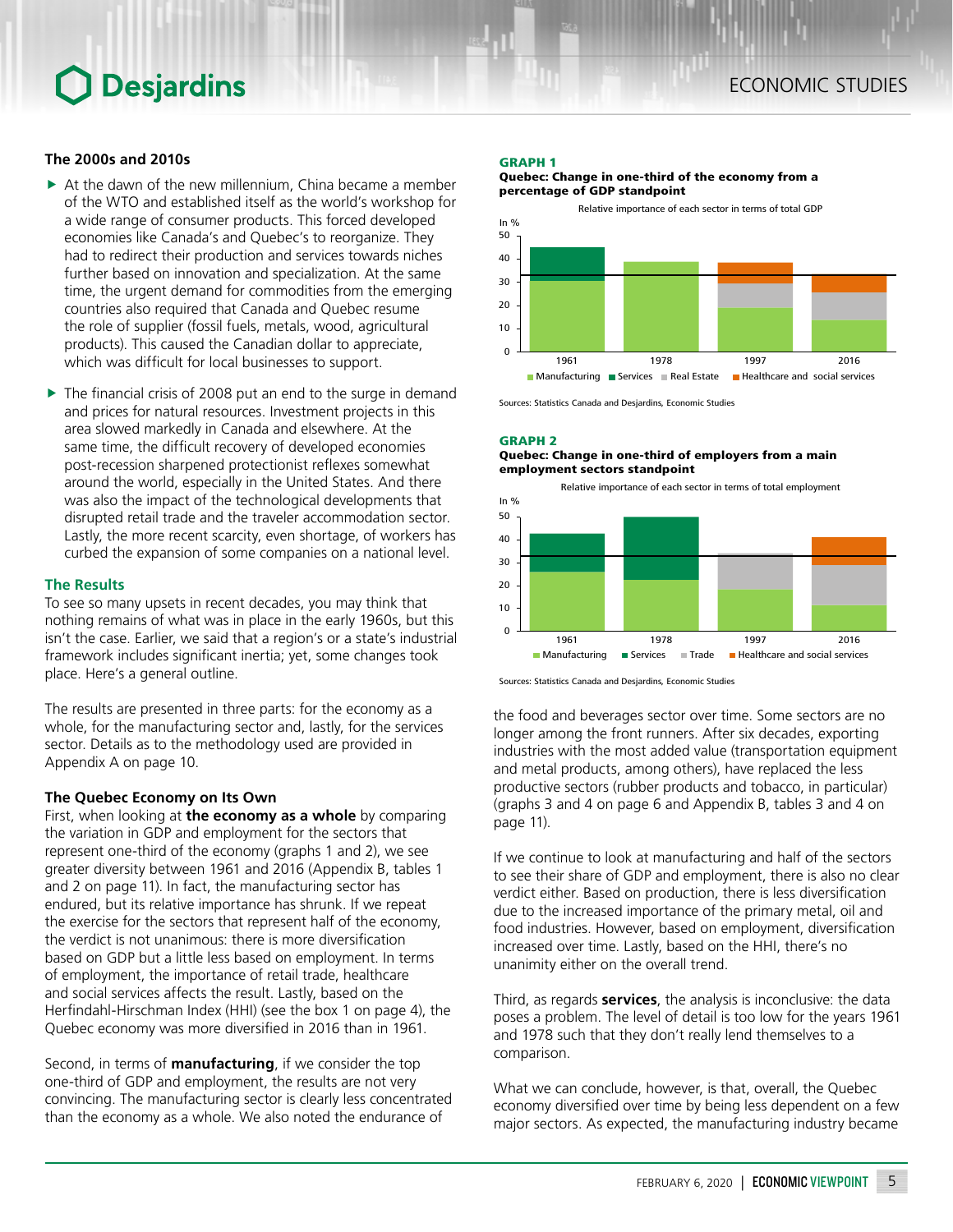#### GRAPH 3

Quebec: Manufacturing companies with the highest added value have gradually taken over based on GDP



Sources: Statistics Canada and Desjardins, Economic Studies

#### GRAPH 4

#### Quebec: The same conclusion applies to the manufacturing sector when compararing changes in employment



less important in favour of the services sector. Manufacturing has obviously undergone a transformation. Exporting sectors with the highest added value replaced more traditional industries in which Quebec had lost its advantages due, in particular, to the reduction in trade barriers.

## **The Quebec Economy Compared with That of the Other Provinces**

We repeated the exercise to compare Quebec with the other Canadian provinces. Here, too, the results can be divided into three parts: the economy as a whole, manufacturing and the services sector. Due to the availability of data, comparisons were made starting with 1978.

First, for **the economy as a whole**, we noted that the structural differences between Quebec and the other provinces decreased over time. The observation is the same whether we look at GDP or employment growth. Furthermore, the manufacturing sector had become much less important across Canada. However, services grew, and we noted that real estate moved up. A fact worth noting is that Quebec is the only province in which the healthcare and social assistance sector is among the top tier of the sectors that cornered the top one-third of the economy in terms of GDP in 2016. Another fact worth noting

is that manufacturing is where the differences are the greatest compared with other provinces. This issue will be addressed later in the text. As for the distribution of economic activity among the main sectors over the decades, there is clearly significant homogeneity across Canada.

If we continue to look at the economy as a whole and one-third of the main production sectors (real GDP) and employment, we see that the concentration has lessened (graphs 5 and 6 and Appendix B, tables 5 and 6). This reduction became evident as of 1997. The concentration remains the highest in the Prairies (in production). This observation remains true for production if we take into account the top half of the sectors for total production (graph 7 on page 7 and Appendix B, table 7 on page 12). Still, when it comes to employment in the top half of the sectors, we see increased concentration in all provinces and the major regions in 2016 (graph 8 on page 7 and Appendix B, table 8 on page 12).

#### Production concentration was lower as of 1997 across Canada



Sources: Statistics Canada and Desjardins, Economic Studies

GRAPH 6

#### Employment concentration was lower as of 1997 across Canada

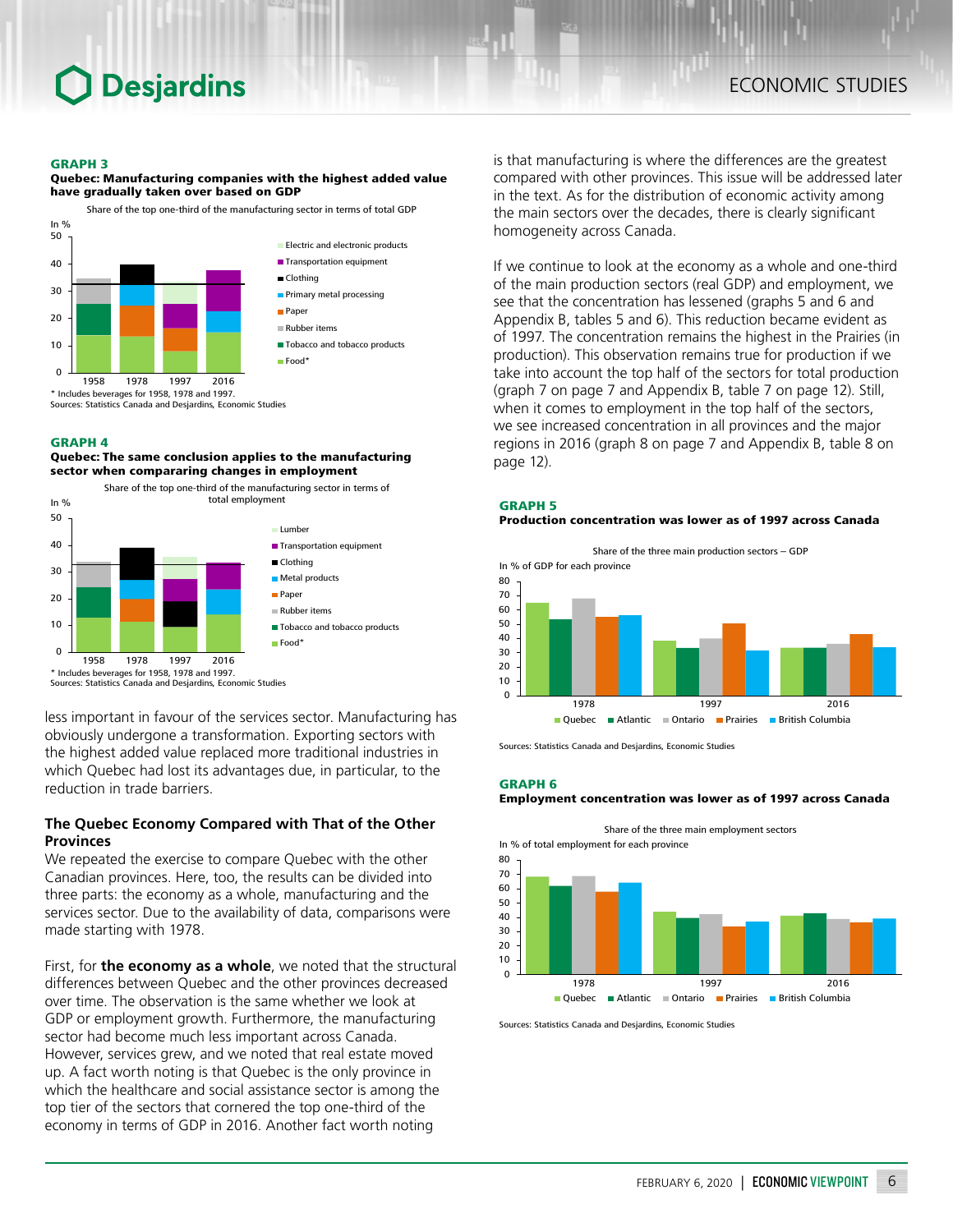#### GRAPH 7

Production concentration was lower as of 1997 across Canada



Sources: Statistics Canada and Desjardins, Economic Studies

#### GRAPH 8





Sources: Statistics Canada and Desjardins, Economic Studies

As for the HHI, it shows accrued diversification over time between 1978 and 2016 (graphs 9 and 10 on page 8 and tables 9 and 10 in Appendix B on page 12). We note that Quebec was the most diversified province or region in 2016 in terms of production, contrary to employment.

Second, in terms of **manufacturing**, a few major observations can be made. When it comes to production in this sector, food remains among the front runners for both production value and employment over time. It ranks first or second in all of the provinces or regions. Transportation equipment manufacturing has become more important. It was even ranked first in Quebec in 1997 (aerospace and rail transportation). A fact worth noting is that, in British Columbia, the lumber and paper sectors are still important but less dominant than in the past.

By continuing to observe the manufacturing sector through employment, we noted the very strong showing of the food and transportation equipment sectors. We also saw the growing importance of metal products. For Quebec, the clothing sector, previously in the lead, has tumbled, and the production of durable goods has grown, eclipsing non-durable products in the

process (e.g., paper and clothing). This confirms the observations already made in previous studies.<sup>5</sup>

Whether we focus the analysis on the third or half of the sectors that dominate manufacturing, the conclusion remains the same: Quebec is more diversified in terms of manufacturing than its counterparts—provinces or regional groups. Quebec stands out as the only province or region in which the top three sectors struggle to surpass the one third of employment in the manufacturing sector, which testifies to a greater diversity.

Lastly, in terms of **services**, we noted significant similarities between Canada's diverse provinces and regions. From a production standpoint, the analysis reveals that real estate and rental and leasing services, as well as social assistance and public administration, top the lists everywhere. Ontario's financial and insurance sectors stood out in 1997 and in 2016. It's worth noting that education, which dominated everywhere in 1978, no longer ranks among the leaders in 1997 and 2016.

From the perspective of employment, there's a little more disparity between provinces in the large services sector. Across Canada, healthcare and social assistance remain one of the most important sectors. Retail trade is also a heavyweight everywhere in 1997 and in 2016 (except in the Atlantic region in 2016).

Due to the lack of comparable data for 1961 and the limited details on services in 1978, it's impossible to make any major observations in terms of the index for a third of the service sectors. The same goes for the analysis of half of the sectors. The HHI reveals that the degree of diversity in the service sectors differs little from one province or region to another.

#### **What the SSI Says**

Appendix C on page 13 shows the structural similarity indexes between Quebec's economy and that of the Atlantic provinces, Ontario, the Prairies and British Columbia. Below are the main observations to emerge:

- $\blacktriangleright$  The economies of Ontario and Quebec generally share a similar structure. The main exception to this rule being services in 2016: greater similarity was observed between the service sectors in Quebec and the Prairies.
- $\blacktriangleright$  The differences between Ouebec and the other provinces or regions are greater in the manufacturing sector.
- $\triangleright$  Over the decades, the structural differences between Quebec and the other provinces or regions decreased mostly likely because of the growing importance of services across the country. In fact, we observe the same predominance

<sup>5</sup> John R. BALDWIN and Ryan MACDONALD, *[The Canadian Manufacturing Sector:](https://www150.statcan.gc.ca/n1/pub/11f0027m/11f0027m2009057-eng.pdf) [Adapting to Challenges](https://www150.statcan.gc.ca/n1/pub/11f0027m/11f0027m2009057-eng.pdf)*, Statistics Canada, Economic Analysis Division, *Economic Analysis Research Paper Series*, No. 11F0027M – No. 057, July 2009, 55 p.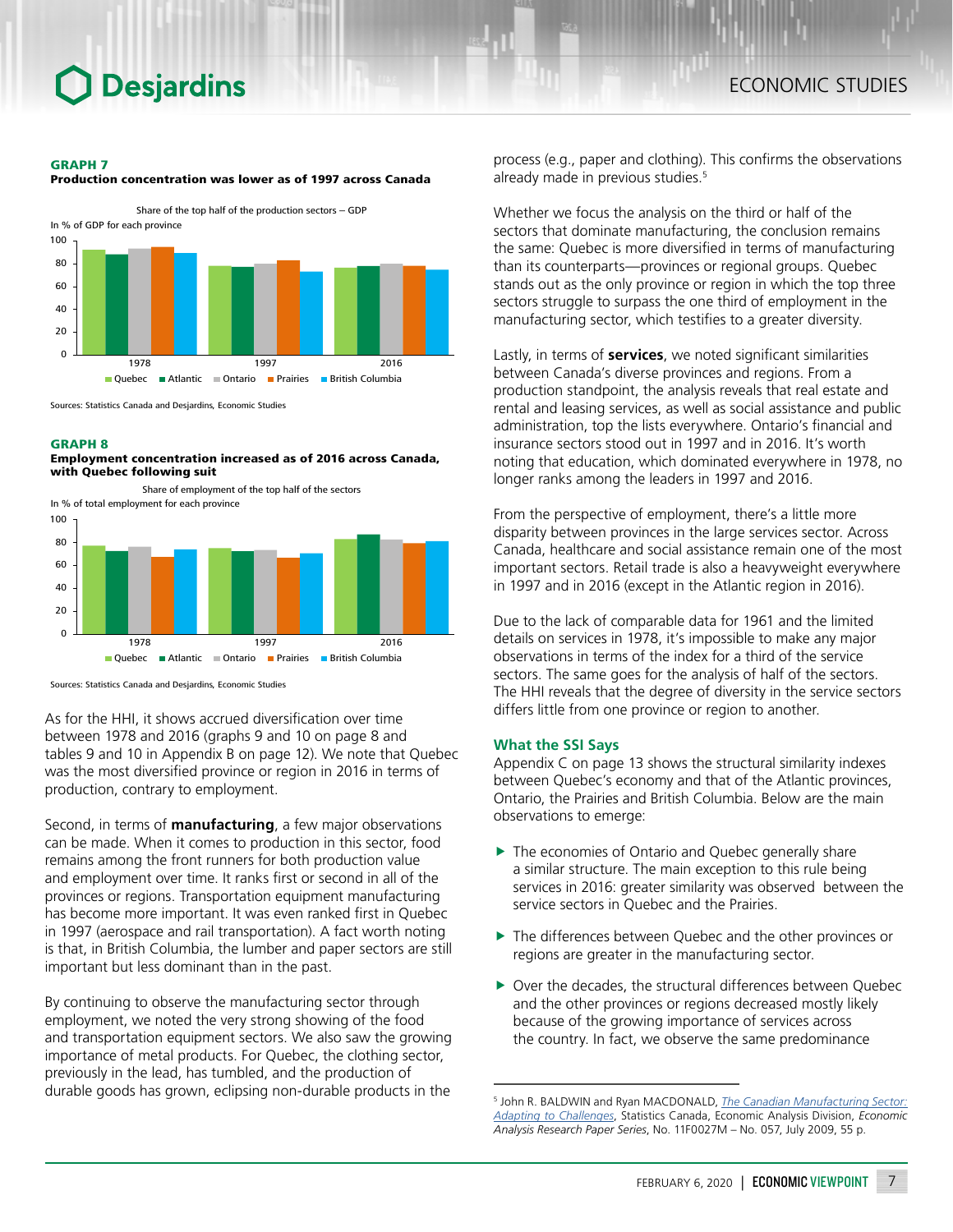#### GRAPH 9

According to the Herfindahl-Hirschman Index, there is a general trend towards diversification in all provinces based on GDP

Level of concentration according to the index



Sources: Statistics Canada and Desjardins, Economic Studies

#### GRAPH 10

According to the Herfindahl-Hirschman Index, there is also a trend towards diversification based on employment





Sources: Statistics Canada and Desjardins, Economic Studies

of services like healthcare and social services, education, public administration, real estate and retail trade.

 $\blacktriangleright$  The observations are roughly the same for production and employment.

#### **Future Perspectives**

What factors could change the current structure of the Quebec economy and that of the other provinces? Consistent with the reasoning that changes take time to work, there's little room for cyclical factors in this analysis unless they leave a deep mark.

Increased protectionism is one of the factors that could lead to a structural reconfiguration of Quebec's economy insofar as it would overwhelm the opposite trend: more open trade. We would then see an increase in protectionist tariffs. As a result, certain sectors that would then be somewhat sheltered from the competition could benefit from a second wind. Under these circumstances, the economy could diversify more. If the Canadian dollar were to depreciate, this effect could become even more pronounced.

If e-commerce were to expand even more, it, too, could gradually reshape the economic structure. If e-commerce's hold were to

spread more, and content and goods were to be increasingly produced abroad, some sectors, such as retail trade, printing and advertising, to name but a few, could become less important. There was less diversity in terms of economic activity here when these losses were not offset by the arrival of new economic sectors.

Furthermore, it's possible to think that incorporating e-commerce even more into economic and human activities in Quebec would cause, in turn, new industries to spring up or new trades or professions—which have mostly been lacking here until now—to appear. These scenarios could come to fruition insofar as Quebec invests massively in spreading e-commerce and its applications. It's possible to think that the "production diversion" seen in some sectors could be offset by others to Quebec's benefit.

Changing demographics are unavoidable and will have an impact. The aging population will affect the housing, consumer, and healthcare and social assistance sectors, to name but a few. We'll see the development of new ways of doing things, especially in these fields. These changes will call for new employment duties or responsibilities to be developed. In contrast, we may wonder if the demand in healthcare and social assistance will be such that the economic importance of this sector will grow even more.

It's easy to imagine that the labour shortage, coupled with automation, could lead to some sectors becoming less important, as robots carry out the tasks. The manufacturing sector immediately comes to mind, but it's increasingly evident in areas as different as law and financial transactions. The transformation of the economic structure could be seen mostly through the optic of employment. All that remains to be measured is if the value of producing something will remain the same, increase or decrease. More widespread automation is a factor that, on its own, could change the game with or without any major demographic shift.

Energy and environmental changes could also cause a structural transformation of the Canadian and Quebec economies. The waxing or waning importance of the oil resources extracted from the tar sands will have an impact on oil-producing provinces of course, but also on the Canadian dollar. This could play out positively or negatively for the international trade in goods and services and lead to an adjustment of the makeup of different economic sectors.

To respond to increasing environmental concerns, demand for hydroelectric energy could grow. The production and transmission of electricity could be pushed forward as well as all of the expertise developed in Quebec in the construction of dams and in maintaining a vast network. The electrification of transportation could see a major surge and help reshape a part of Quebec's economic framework. There are many possibilities.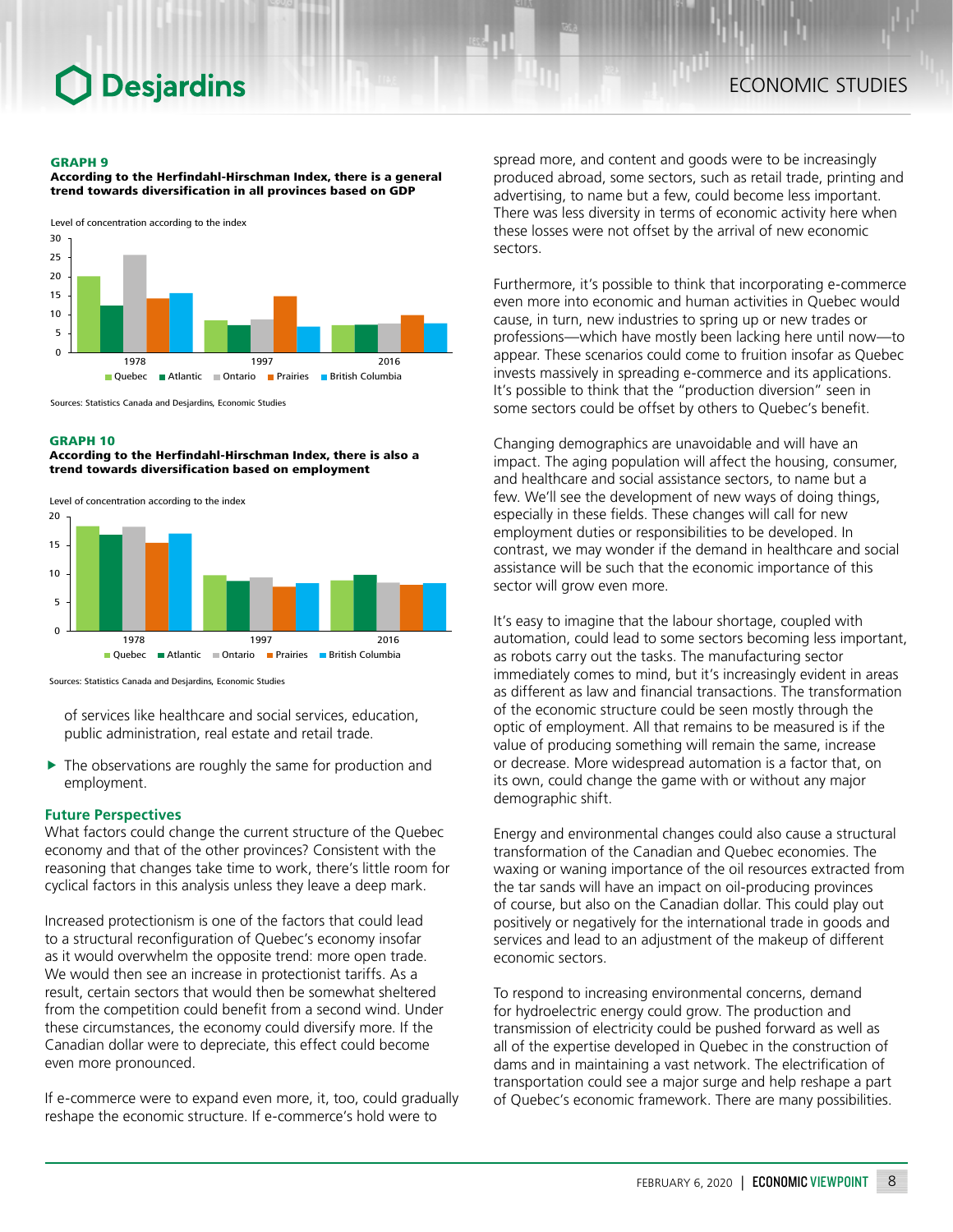### **Conclusions**

The economies of Quebec and the other Canadian regions have changed significantly in the last 60 years. They did it under the effect of factors such as trade liberalization, intense competition from emerging countries, the arrival of new technologies, household income growth and the expanding role of the state in response to different needs.

As a result, the various service sectors have gain significant importance in Quebec and across Canada. In fact, the dominant economic sectors in Canada are now trade, real estate, and healthcare and social assistance. The growing prevalence of services is especially apparent in employment. In contrast, agriculture, resource development and manufacturing have lost in economic importance. Manufacturing in Quebec was better able to resist crumbling compared with elsewhere in Canada; yet, it did decline, especially at the start of the new millennium. Except for the food sector, the sectors producing consumer goods are no longer number one among the most important industries in Canada. This is especially true in Quebec, where these industries had been well established.

The structural similarity index shows that Quebec's economy most resembles that of Ontario. The index also reveals that the structure of Quebec's economy differs less and less from the economies of the other Canadian provinces and regions. This

convergence of provincial economies is due in large part to the growing share of the main service sectors in the different provinces. The same service sectors dominate everywhere, which ends up compensating immensely for the noticeable differences in manufacturing or the primary industries (box 2).

The services sector's growing share of the provincial economies has also gradually reduced their structural diversity. Except for British Columbia, the diversification of the provincial and regional manufacturiing sectors stopped or went into reverse between 1997 and 2016 after advancing during the previous decades. The reversal in trend could also be due in part to the increased specialization of the provincial economies based on their comparative advantages within globalization. Even as it reflected the same long-term trends, Quebec succeeded in maintaining a more diversified manufacturing sector compared with the rest of Canada over the last 60 years.

Lastly, the study showed that the economy's structure and diversity can vary significantly depending on whether production or employment is used to measure them. These differences are due to the variations in labour productivity from one sector to another. As a result, the most productive industries do better when examined from the perspective of production; others do better when looked at from the optic of employment.

### **BOX 2**

## **Overall Conclusions**

#### **Quebec**

- ▶ We noted that Quebec's manufacturing sector diversified over time except during the final period looked at between 1997 and 2016.
- $\blacktriangleright$  We noted the endurance of the manufacturing sector despite lower importance over the years.
- $\blacktriangleright$  Quebec's manufacturing sector is less concentrated than the economy in general.
- $\triangleright$  After six decades, exporting industries with the most added value have replaced less productive ones.

### **Quebec and the Other Provinces**

- ▶ Across Canada, manufacturing is declining in importance while services have grown in importance (especially real estate).
- $\blacktriangleright$  The differences between Quebec and the other provinces are the greatest in manufacturing.
- **Manufacturing in Quebec was better able to resist crumbling compared with elsewhere in Canada.**
- ▶ Over the last 60 years, the structural differences between Quebec and the other provinces have decreased: the conclusion is the same whether the analysis focuses on production or employment.
- $\blacktriangleright$  The distribution of economic activity between the main sectors has remained remarkably homogeneous across Canada over the years.
- $\blacktriangleright$  The structural similarity index shows that Quebec's economy most resembles that of Ontario.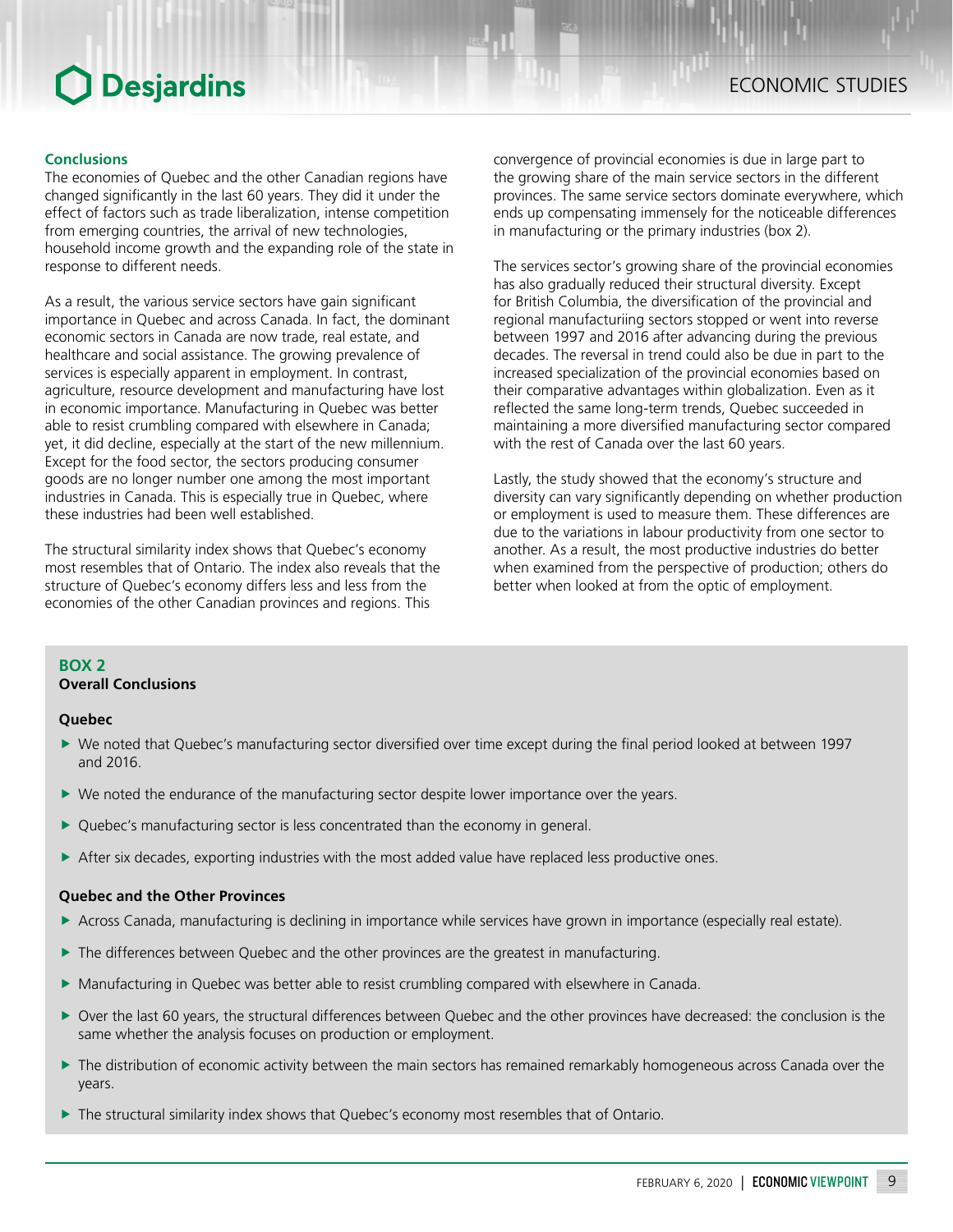## Appendix A Methodology

## **Indicators**

The data on economic sectors and manufacturing and services industries was divided into four indicators, with each one focusing on how the provincial economies have changed and diversified. Each of these indicators come with advantages and disadvantages. It also seemed necessary to base the analysis on the complementary information provided by one or the other.

### **One-Third of the Economy**

This indicator is composed of a number of sectors or industries responsible for at least one-third of production and employment. It provides an overview of the degree of economic diversification with the understanding that the lower the number, the more the economy is concentrated in the hands of a limited number sectors or industries. It also helps see how the economy's predominant groups were able to change from one period to another. In fact, this may be the main reason why this indicator is interesting, given that the number of industries or sectors needed to cross the one-third threshold can't vary much and that, in some cases, this threshold can be crossed by a fairly wide margin as indicated by the results.

It is agreed that the significance of this indicator might have varied between the 1950s and today, given that, as mentioned above, the number of 2- or 3-digit categories has increased due to successive changes to the classification system.

In short, this indicator was used because it holds informational value as to the changes in identifying the dominant activities at different times, but it doesn't lend itself to a comprehensive assessment as to economic diversity.

## **Half of the Sectors or Industries**

Another indicator used is the share of production and employment provided by half of the sectors or industries. This indicator provides information similar and complementary to that produced by the previous indicator. It doesn't reflect the same bias resulting from an increase in the number of categories as one classification system replaced another. On the other hand, its one disadvantage is that, for the years in which there's an odd number of sectors or manufacturing industries, the number representing half must be rounded up or down. We decided to round down. So, when the number of sectors was nine, half was defined as the first four sectors rather than the first five. Another solution would have involved taking the average between the importance of the first four and the importance of the last five, but this method would have been difficult to interpret and explain. Fortunately, the above-mentioned bias doesn't affect the validity of the interprovincial comparisons in any way. Like the

previous indicator, but to a lesser degree, this indicator also has the disadvantage of being insufficiently sensitive, with the more important half of the sectors and industries easily grabbing a share that represents three-quarters or more of the economy and that this share is fairly stable from one period to another.

#### **The Herfindahl-Hirschman Index (HHI)**

Sharing some similarities with the Gini coefficient, which is used to measure income distribution within a population, the Herfindahl-Hirschman Index (HHI) is an indicator commonly used to measure the production in an industry concentrated in the hands of a limited number of companies and, if need be, to justify the intervention of the authorities responsible for maintaining a competitive market. In this study, its purpose is to provide a rational measurement of the degree of the economy's diversification.<sup>6</sup> It's determined by calculating the sum of the squares of the shares relative to each economic sector or industry.

The indicator can be calibrated according to different scales. In this study, if 20 is the number of sectors or industries, the HHI is shown on a scale where 5 (100/20) translates into the equal importance of all the sectors or industries and 100 into the concentration of any economic activity in a single sector or industry. In other words, the higher the HHI, the less diversified the economy. Compared to the previous two indicators, the HHI has the advantage of taking into account the relative importance of all of the economy's sectors, not just the most important ones. Moreover, it lends itself well to comparisons between eras and provinces. Unfortunately, it is a number and, as such, doesn't provide any qualitative indication as to economic transformation.

### **The Structural Similarity Index (SSI)**

The purpose of the SSI is to measure how much the structure of Quebec's economy differs from that of the other provinces or regions in Canada. Depending on the case, the index is defined as the average of the absolute deviations expressed in percentage points between Quebec and each of the other provinces or regions concerning the relative importance of each of the sectors and industries in any of these economies.

<sup>6</sup> This index is also used for the same purposes by the Institut de la statistique du Québec, especially in the 2013 edition of *[Portrait statistique du secteur](http://www.stat.gouv.qc.ca/statistiques/secteur-manufacturier/manuf-portrait.pdf) [manufacturier au Québec](http://www.stat.gouv.qc.ca/statistiques/secteur-manufacturier/manuf-portrait.pdf)*.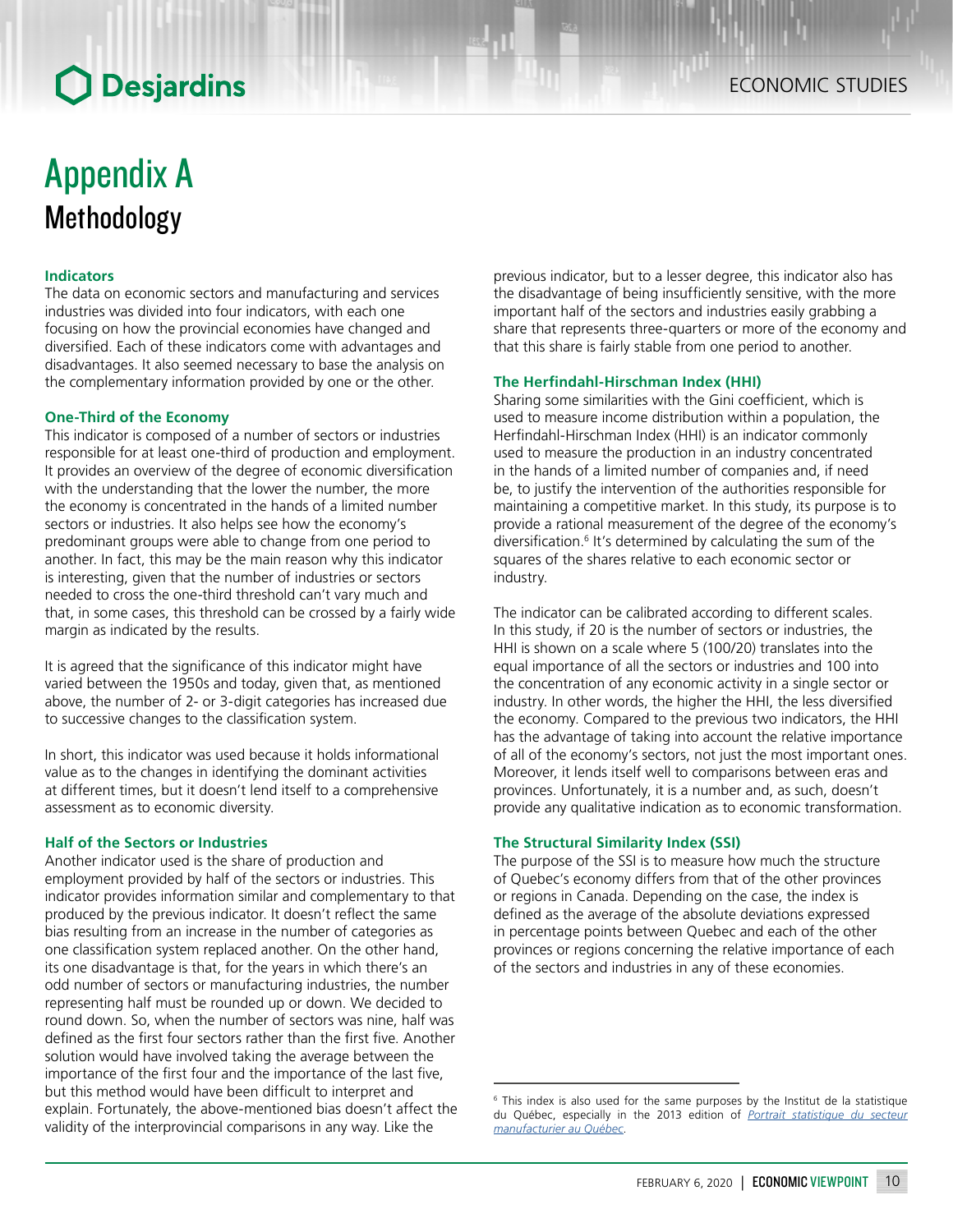## TABLE 1

## *Quebec: main production sectors – One-third of the economy*

|                                | 1961 | 1978 | 1997 | 2016 |  |
|--------------------------------|------|------|------|------|--|
| IN % OF QUEBEC'S GDP           |      |      |      |      |  |
| Manufacturing                  | 30.6 | 38.9 | 19.2 | 139  |  |
| Services                       | 145  |      |      |      |  |
| Real estate services           |      |      | 103  | 11 8 |  |
| Healthcare and social services |      |      | 9.0  | 79   |  |
| <b>Total</b>                   | 45.1 | 38.9 | 38.5 | 33.6 |  |

Sources: Statistics Canada and Desjardins, Economic studies

#### TABLE 2

### *Quebec: main employment sectors*

|                                | 1961 | 1978* | 1997 | 2016 |
|--------------------------------|------|-------|------|------|
| IN % OF TOTAL FOR QUEBEC       |      |       |      |      |
| Manufacturing                  | 26.0 | 22.5  | 18.4 | 11.5 |
| Services                       | 16.8 | 29.3  |      |      |
| Trade                          |      |       |      | 17.5 |
| Wholesale and retail trade     |      |       | 157  |      |
| Healthcare and social services |      |       |      | 12.2 |
| Total                          | 42.8 | 51.8  | 34.1 | 41.2 |
|                                |      |       |      |      |

\* The data available for 1978 is broken down into fewer categories (9) than the others (15, 19 and 20), which partly explains the high percentages noted.

Sources: Statistics Canada and Desjardins, Economic Studies

### TABLE 3

## *Quebec: the main goods-producing industries*

| IN % OF GDP OF THE<br><b>MANUFACTURING SECTOR</b> | 1958 | 1978 | 1997 | 2016 |
|---------------------------------------------------|------|------|------|------|
|                                                   |      |      |      |      |
| Food and beverages                                | 13.8 | 13.4 | 8.0  |      |
| Transportation equipment                          |      |      | 8.9  | 15.0 |
| Tobacco and tobacco products                      | 115  |      |      |      |
| Paper                                             |      | 11.3 |      |      |
| Paper and related products                        |      |      | 84   |      |
| Primary metal processing                          |      | 8.0  |      | 7.8  |
| Electric and electronic products                  |      |      | 8.3  |      |
| $Food*$                                           |      |      |      | 14.9 |
| Rubber items                                      | 93   |      |      |      |
| Clothing                                          |      | 71   |      |      |
| <b>Total</b>                                      | 34.6 | 39.8 | 33.6 | 37.7 |

\* In 1997 and 2016, food and beverages were considered separately. Sources: Statistics Canada and Desjardins, Economic Studies

## TABLE 4

## *Quebec: main employment industries of the manufacturing sector*

| IN % OF EMPLOYMENT<br>IN THE MANUFACTURING SECTOR | 1958 | 1978 | 1997 | 2016 |
|---------------------------------------------------|------|------|------|------|
| Food and beverages                                | 12.9 | 11.5 |      |      |
| Transportation equipment                          |      |      | 8.5  | 10.0 |
| Tobacco and tobacco products                      | 11.4 |      |      |      |
| Paper                                             |      | 8.4  |      |      |
| Metal products                                    |      | 71   |      |      |
| Lumber                                            |      |      | 8.3  |      |
| Metallic products                                 |      |      |      | 9.4  |
| $Food*$                                           |      |      | 9.4  | 14.1 |
| Rubber items                                      | 9.5  |      |      |      |
| Clothing                                          |      | 12.1 | 9.6  |      |
| <b>Total</b>                                      | 33.8 | 39.1 | 35.8 | 33.5 |

\* In 1997 and 2016, food and beverages were considered separately. Sources: Statistics Canada and Desjardins, Economic Studies

### TABLE 5

### *Three main production sectors*

| IN % OF THE PROVINCE'S<br>OR REGION'S GDP | 1978 | 1997 | 2016 |  |  |
|-------------------------------------------|------|------|------|--|--|
| Atlantic                                  | 53.4 | 33.4 | 33.6 |  |  |
| Quebec                                    | 65.1 | 38.5 | 33.6 |  |  |
| Ontario                                   | 68.0 | 40.0 | 36.3 |  |  |
| Prairies                                  | 55.1 | 50.5 | 43.0 |  |  |
| <b>British Columbia</b>                   | 56.2 | 315  | 33.8 |  |  |

Sources: Statistics Canada and Desjardins, Economic Studies

#### TABLE 6

## *Three main employment sectors*

| IN % OF THE PROVINCE'S<br>OR REGION'S TOTAL | 1978 | 1997 | 2016 |
|---------------------------------------------|------|------|------|
| Atlantic                                    | 62.1 | 39.6 | 42.9 |
| Quebec                                      | 68.5 | 44.0 | 41.2 |
| Ontario                                     | 69.0 | 42.2 | 38.9 |
| Prairies                                    | 58.1 | 33.6 | 36.4 |
| British Columbia                            | 64.3 | 37.0 | 39.2 |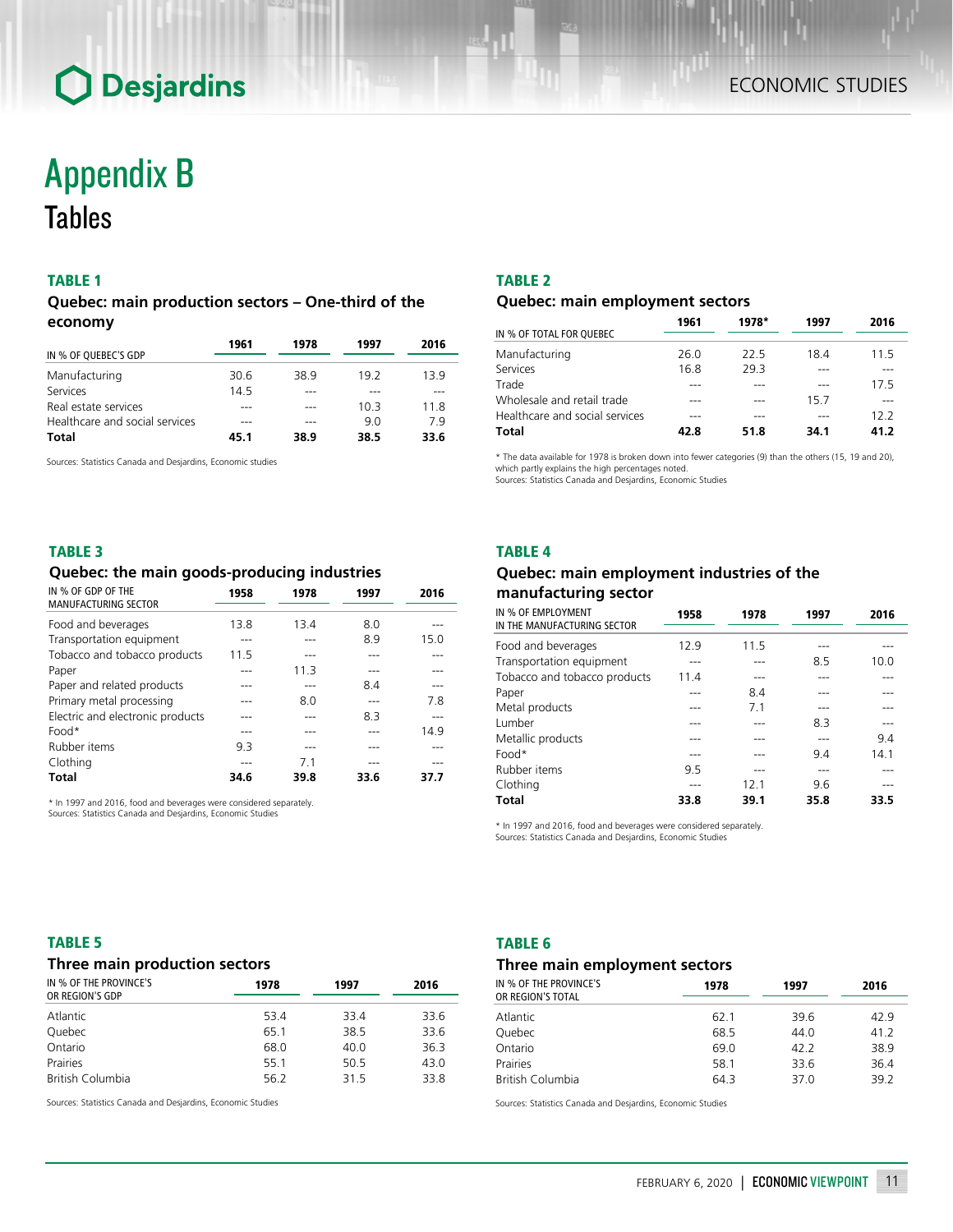### TABLE 7

## *Share of production held by the top half of the sectors*

|                  | 1961 | 1978 | 1997 | 2016 |  |
|------------------|------|------|------|------|--|
| IN % OF GDP      |      |      |      |      |  |
| Atlantic         |      | 88.2 | 77.2 | 78.0 |  |
| Quebec           | 83.3 | 921  | 78.2 | 76.5 |  |
| Ontario          |      | 933  | 80.0 | 80.0 |  |
| Prairies         |      | 94.6 | 83.0 | 78.2 |  |
| British Columbia |      | 893  | 732  | 74.8 |  |

Sources: Statistics Canada and Desjardins, Economic Studies

## TABLE 8

## *Share of employment held by the top half of the sectors*

|                          | 1961  | 1978 | 1997 | 2016 |
|--------------------------|-------|------|------|------|
| IN % OF TOTAL EMPLOYMENT |       |      |      |      |
| Atlantic                 |       | 72.6 | 72.5 | 87.2 |
| Quebec                   | 89.5* | 773  | 75.1 | 83.0 |
| Ontario                  | ---   | 76.4 | 735  | 82.7 |
| Prairies                 |       | 67.4 | 66.6 | 79.5 |
| <b>British Columbia</b>  | ---   | 74.0 | 70.6 | 813  |

\* Imprecise data due to a significant, unattributed residual.

Sources: Statistics Canada and Desjardins, Economic Studies

## TABLE 9

## *Sectoral production diversity provincially*

| HERFINDAHL-HIRSCHMAN<br><b>INDEX</b> | 1961    | 1978 | 1997 | 2016 |
|--------------------------------------|---------|------|------|------|
| Atlantic                             | ---     | 124  | 7.3  | 74   |
| Quebec                               | 15.2    | 20.1 | 8.5  | 73   |
| Ontario                              | $- - -$ | 25.7 | 8.8  | 7.7  |
| Prairies                             | ---     | 14.3 | 149  | 9.9  |
| <b>British Columbia</b>              | ---     | 15.7 | 6.9  | 78   |

Sources: Statistics Canada and Desjardins, Economic Studies

#### TABLE 10

## *Sectoral employment diversity provincially*

| 1961 | 1978            | 1997 | 2016 |  |  |
|------|-----------------|------|------|--|--|
| ---  |                 |      | 9.9  |  |  |
| 14.6 | 18.4            | 9.8  | 8.9  |  |  |
|      | 18.3            | 9.4  | 8.5  |  |  |
|      | 155             | 7.8  | 8.1  |  |  |
|      | 17 <sub>1</sub> | 84   | 8.4  |  |  |
|      |                 | 16.9 | 8.8  |  |  |